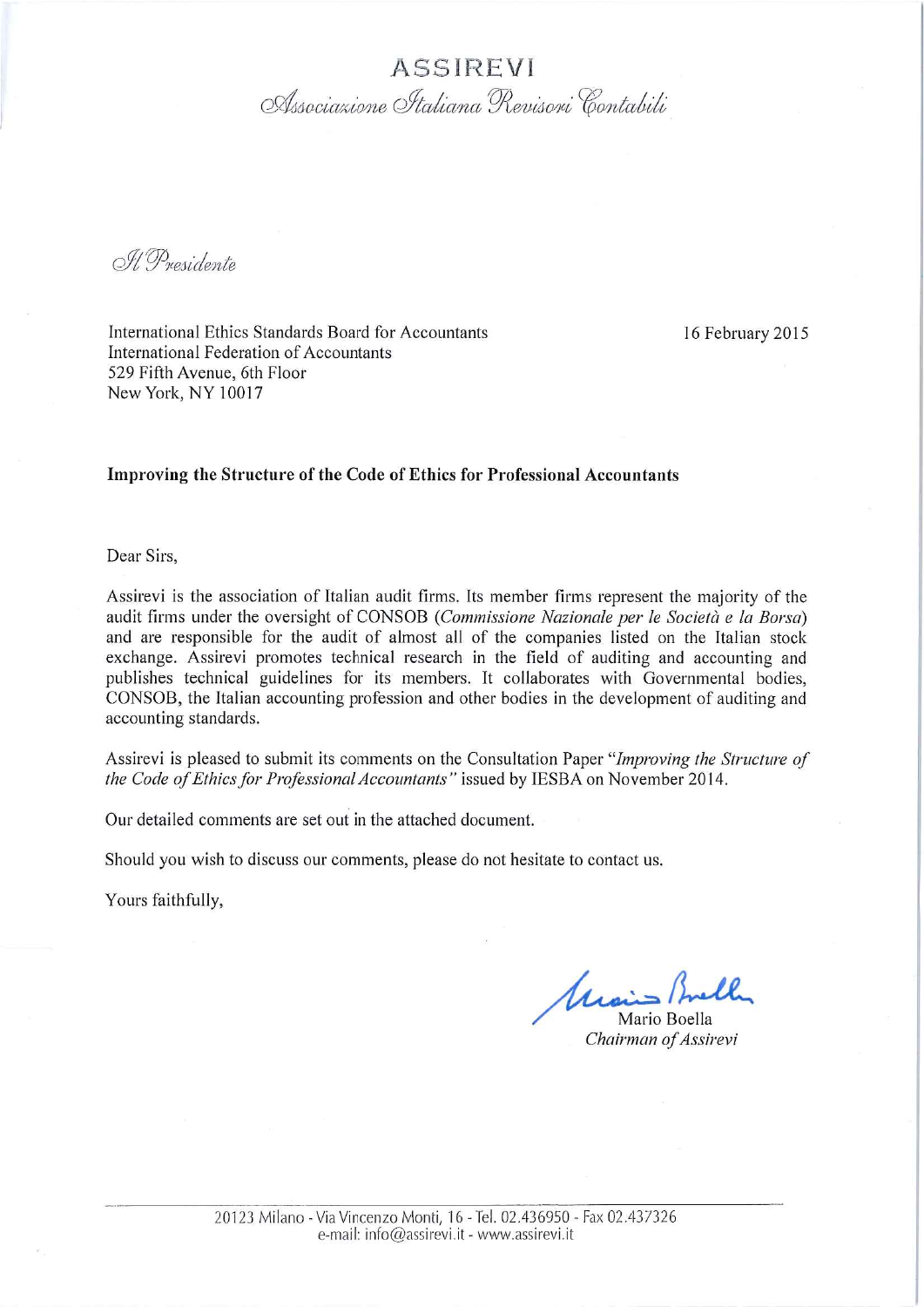# **COMMENTS ON THE IESBA CONSULTATION PAPER**

*Improving the Structure of the Code of Ethics for Professional Accountants*

(November 2014)

We thank you for the opportunity to contribute to this project through Consultation Paper. Assirevi agrees with the objective of facilitating the adoption of the Code internationally and making it more widely known worldwide also through the "outreach efforts" outlined in the IESBA Strategy and Work Plan. A globally accepted Code would reduce the cost of compliance and enhance certainty regarding the applicable rules, since the Code would become the only reference framework for independent auditors internationally.

In this regard, we believe the objective stated within the IESBA Strategy and Work Plan "to better understand the impediments to greater global convergence and to avoid a proliferation of national differences (especially with respect to independence requirements) that would not be in the public interest" to be a priority.

Accordingly, Assirevi wishes to draw the attention of the IESBA to two critical elements connected with this project. Firstly, it should be considered that even minor changes in terminology and wording might result in significant changes in the requirements of the Code. In our opinion, this aspect should be taken into account by the Board in planning this project and we believe that any new provision or requirement that may arise from these structural changes envisaged in the Consultation should be subject to "due process" required for new provisions.

In view of the above, the suggested *timeline* within the *Consultation Paper* appears quite tight. Accordingly, it is hoped that the proposed timeline is reconsidered in order to ensure that, in the face of significant changes to the Code, *stakeholders* have adequate opportunity to assess the contents and impact.

Below, Assirevi has included a summary of some comments relative to specific questions contained within this *Consultation Paper*.

**1. Do you believe that the approach outlined in this Consultation Paper, as reflected in the Illustrative Examples, would be likely to achieve IESBA's objective of making the Code more understandable? If not, why not and what other approaches might be taken?**

### **5. Do you believe that the suggestions as to use of language, as reflected in the Illustrative Examples, are helpful? If not, why not?**

Assirevi agrees with the approach stated within this Consultation Paper aimed at making the Code of Ethics more understandable.

In this regard, during recent participation in the drafting of the Italian Standard on Independence for Auditors, to be issued according to the requirements of Italian law, we experienced difficulties in the interpretation of certain provisions of the Code of Ethics. Particularly when the language used and the definitions applied by the Code of Ethics differ from those in the International Standards on Auditing.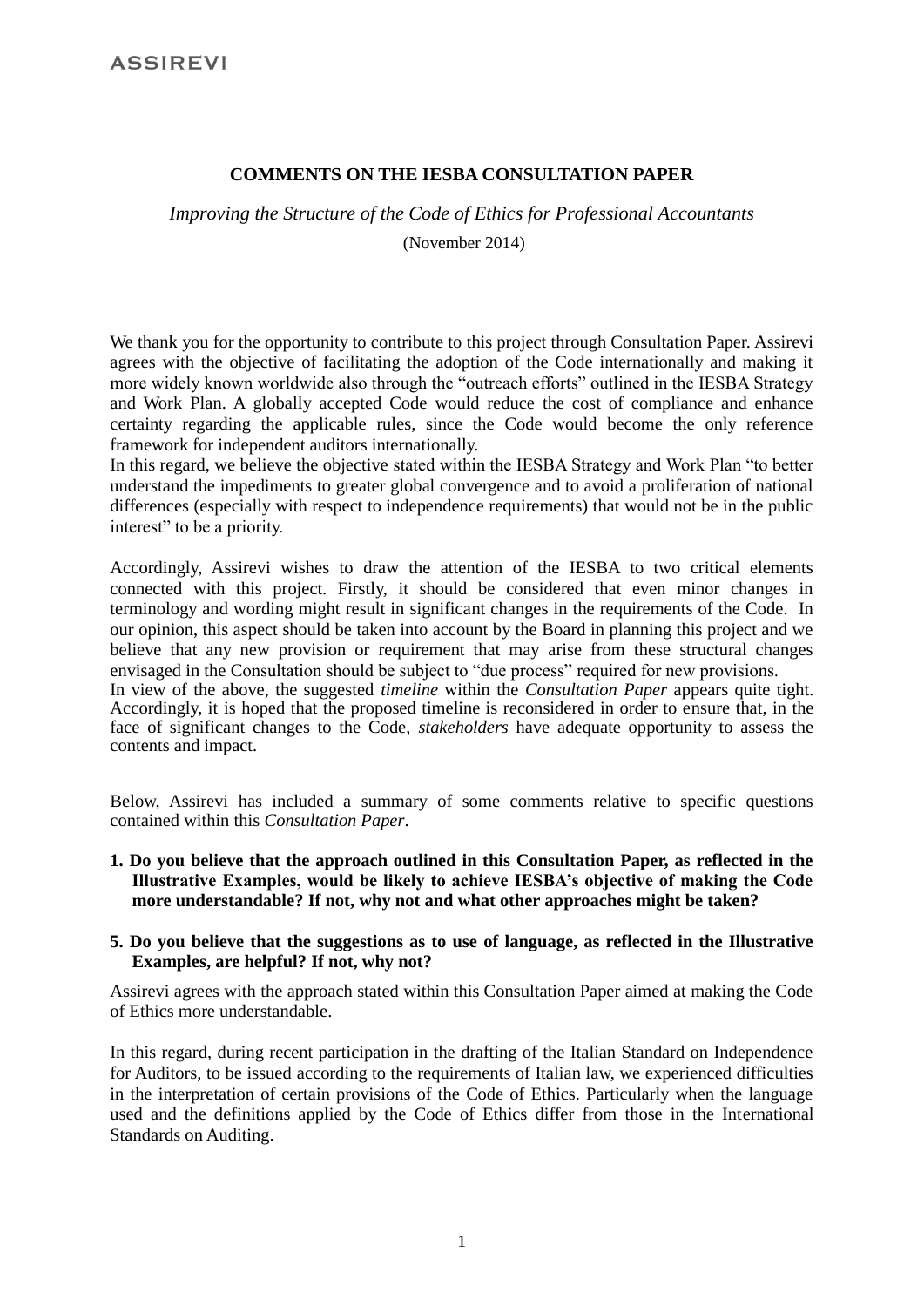As already noted in the Introduction, however, Assirevi believes that it is crucial that any change in the language that could lead to changes in terms of the contents of the Code, be subject to "*due process*" required for new provisions. In fact, the size and pervasiveness of the project relative to this Consultation carries a high risk that substantial changes in content would not be easily and immediately identifiable.

In addition, relative to what is shown in the *Illustrative Examples*, we note the following:

- i) We believe that it is not necessary to repeat the definitions already contained within the glossary in the paragraph "*Terms used in this Section*" unless in the referenced section said terms are used with a different meaning.
- ii) In general terms, we agree with the intention of separating "*Requirements*" from "*Guidance*". However, in this respect, it would be desirable to avoid a proliferation of subsections with their relative titles. An alternative model could be to highlight requirements in bold, and to keep normal font for guidance. The fact that there are more paragraphs than in the extant Code for the same subject (see Business Relationships) does not facilitate understanding of the contents. In fact in the *Illustrative Examples*, it is not easy to find the same logical structure as in the extant Code. In our view, the breakdown of sections into the four following subcategories: "*Term used*", "*Purpose of this Section*" "*Requirements*" and "*Application and other explanatory material*", would be sufficient.
- iii) Section 400 has both a paragraph entitled "*Scope*", and a paragraph entitled "*Purpose of this Section*". The reason for this duplication is not altogether clear.
- iv) The relationship between the title and content of the relative paragraph and subparagraph is not easily understood in all cases.
- **2. Do you believe that the approach outlined in this Consultation Paper, as reflected in the Illustrative Examples would be likely to make the Code more capable of being adopted into laws and regulations, effectively implemented and consistently applied? If not, why not and what other approaches might be taken?**

As mentioned above, Assirevi recently participated in work aimed at preparing the Italian standard on Independence of Auditors, to be issued according to the requirements of Italian Law. Within this context, the national *regulators* have experienced some difficulties in the analysis of the Code of Ethics, linked to its structure, because "*Requirements*" cannot always be easily separated from "*Guidelines*".

In view of the above, it seems that the proposed project with this Consultation Paper should facilitate overcoming the above-stated difficulties and allow for an alignment of the approach of the Code of Ethics to that of International Standards of Accounting already adopted in our country.

**6. Do you consider it is necessary to clarify responsibility in the Code? If so, do you consider that the illustrative approach to responsibility is an appropriate means to enhance the usability and enforceability of the Code? If not, what other approach would you recommend?**

With reference to the objective of clarifying responsibility within the Code, we agree with the decision to reduce the use of a passive voice, which actually makes it more difficult, in some cases, to identify the parties subject to the obligations.